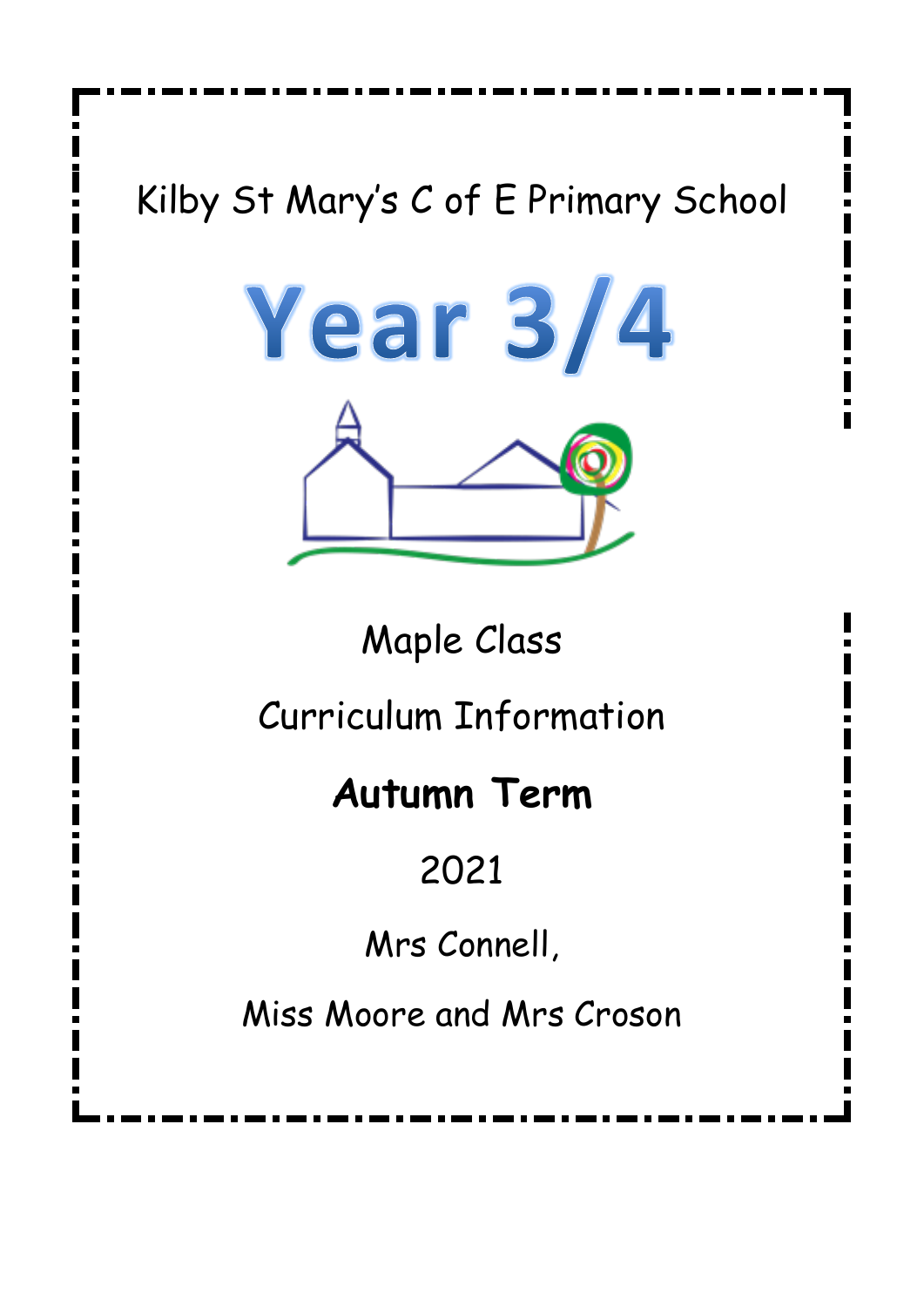## Welcome to Maple Class

I hope that you have had a lovely break over the summer and I am sure you are now ready to start the new school year, so welcome to class Maple.

I am really looking forward to getting to know you and working together so that we have a very exciting and productive year together. I hope that you enjoy the new challenges ahead and that those of you who are new to Maple experience a smooth transition from key stage 1 to 2.

Here is some additional information to introduce you and your child to their new class. If you have any questions or queries, please do not hesitate to speak to me either before or after school.

## Maple staff

Mrs S Connell – Class Teacher

Miss Moore – Teaching Assistant and Mrs Croson – Support AssistantMaple's Timetable

|           | $8.55 -$<br>9.05     | $9.05 -$<br>9.25        | $9.25 - 10.25$                                                        | $10.25 - 10.40$                   | $10.40 - 11$ | $11 - 12$                          | $12 - 12.30$                                      | $12.30 - 1.30$ | $1.30 - 3.15$                            |             |
|-----------|----------------------|-------------------------|-----------------------------------------------------------------------|-----------------------------------|--------------|------------------------------------|---------------------------------------------------|----------------|------------------------------------------|-------------|
| Monday    | <b>Registration</b>  | Assembly                | Change Reading Books /<br>Times tables and spelling<br>Test/<br>Maths |                                   | <b>Break</b> | Literacy                           | Morning<br>activities/<br>phonics                 | Lunch          | Listen to readers / Science              |             |
| Tuesday   | <b>Registriation</b> | Assembly                | Maths                                                                 | Morning<br>activities/<br>phonics | <b>Break</b> | Literacy                           | Mindfulness<br>activities /<br>reflection<br>time | Lunch          | Listen to readers /<br>History/Geography |             |
| Wednesday | Registration         | PE with Igon<br>Spanish |                                                                       |                                   | <b>Break</b> | Handwriting/<br>Morning Activities | Class<br>Collective<br>Worship                    | Lunch          | Listen to readers / Art                  |             |
| Thursday  | <b>Registration</b>  | Assembly                | Maths                                                                 | Morning<br>activities             | <b>Break</b> | Literacy                           | Phonics                                           | Lunch          | PE                                       | <b>PSHE</b> |
| Friday    | Registration         | Assembly                | Maths                                                                 | Morning<br>activities/<br>phonics | <b>Break</b> | <b>RE</b>                          | Whole class<br>reading                            | Lunch          | Music / Computing /<br>Golden Time       |             |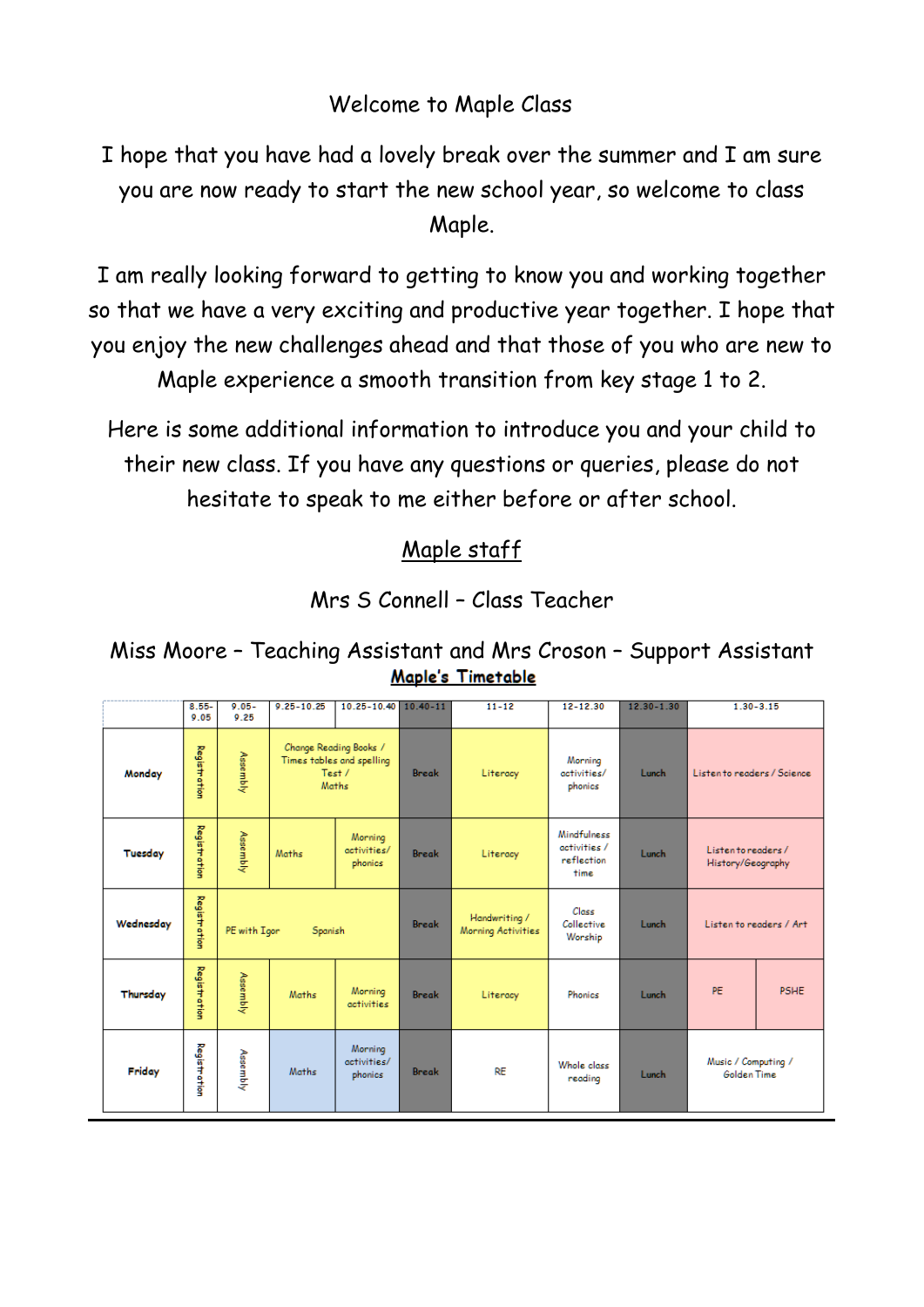In Maple Class, the children need to have a P.E. kit suitable for both indoor and outdoor activities, including footwear. The P.E. kit must be clearly labelled with the child's name. P.E. will be on a Wednesday morning and a Thursday afternoon.

Indoor/Outdoor P.E. – black or navy shorts /joggers, white t-shirt and trainers and a black or navy jumper/hoodie.

#### Folders

Each Monday your child will be given a named folder containing a book, reading record, spelling book and times table book to bring home. This will need to be returned on a Monday so that books can be changed etc. The children will also have a reading book in school with lots of opportunities to read and enjoy books throughout the week. The children do not need their own pencil case or additional stationery.

#### Homework

To start the autumn term the children will be learning up to 10 new spellings, covering the RWI spelling pattern for the week. These will be sent home each Monday and tested on the following Monday.

It is important that you listen to your child read regularly and record it in their Reading Record. Your child also has a class reading book.

The Government expects all children to know their times-tables up to 12 x 12 by the end of year 4. Your child will be aware of which times-tables they are currently working on and your support in this learning will be greatly appreciated. Additional homework will be sent out via a covering letter.